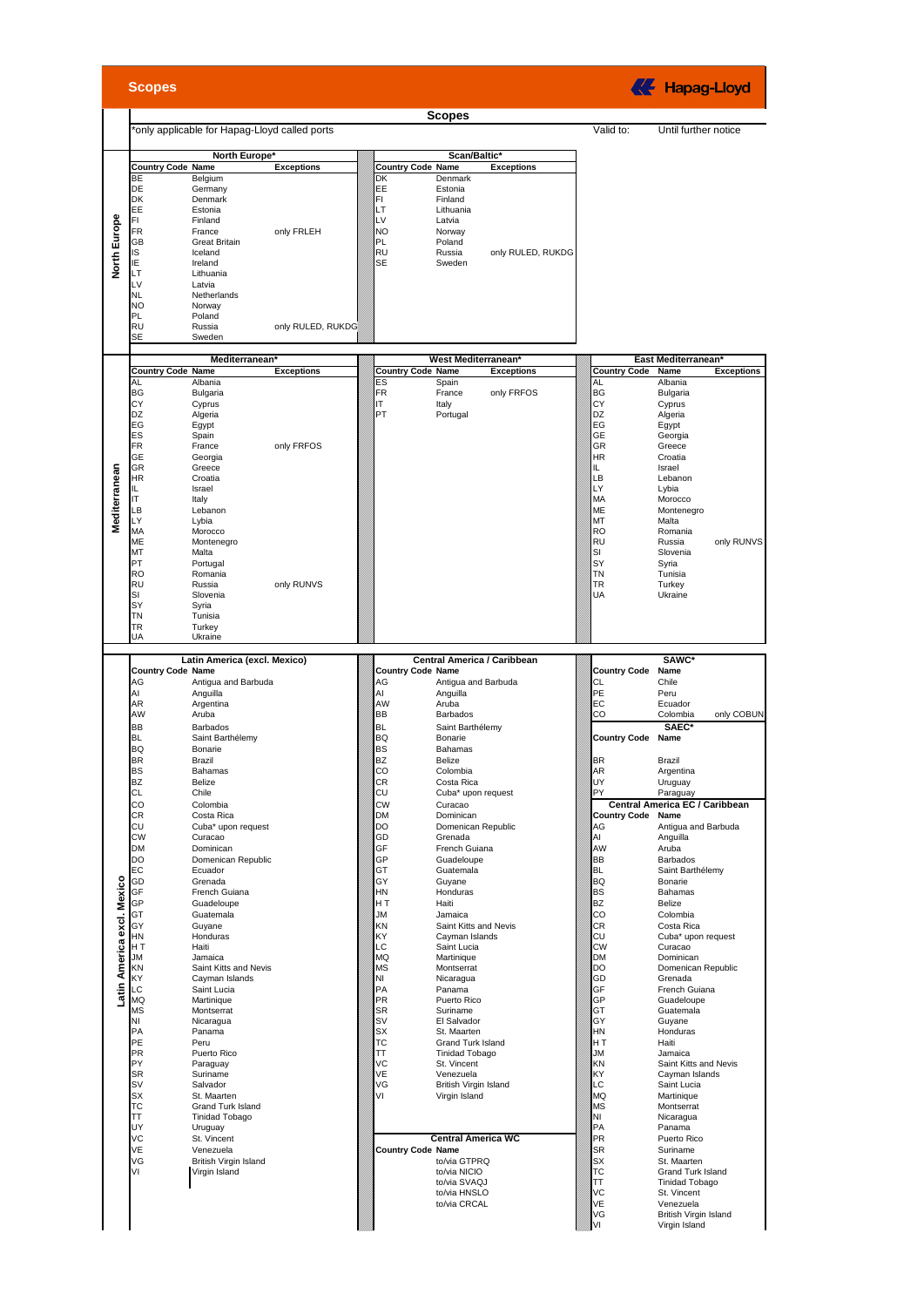## **Definition of Freight All Kind (FAK)**

**valid: until further notice FAK rates are applicable for all commodities without specific rate guidelines, except for: General** (valid for all container types) IMDG Cargo Classes 1, 7, and 5 Amber Listed Waste (Waste characterized as hazardous under the Basel Convention) High Value Cargo (Cargo Value exceeding \$500.000 per container) Military, Police or other Government Cargo Out of Gauge Cargo moving on/in Special Equipment Shipper Owned Containers including Tanks Flexitanks Animal Hides/Skins Charity or relief goods (including "used" clothing or other used items) Additional exceptions for temperature controlled cargo: Chemicals hazardous or harmless Ammonia Hazardous cargo Pharmaceutical products Blood plasma Vicks High value cargo (cargo value as of USD 500,000 per container) Controlled Atmosphere Dehumidification Cold Treatment Restricted reefer commodities, e.g. ammonium, tetramethylammonium hydroxide, raw rubber, mint/menthol, phenol, fertilizer, lime split, urea, albuminoidal substances, modified starches, enzymes

**K** Hapag-Lloyd